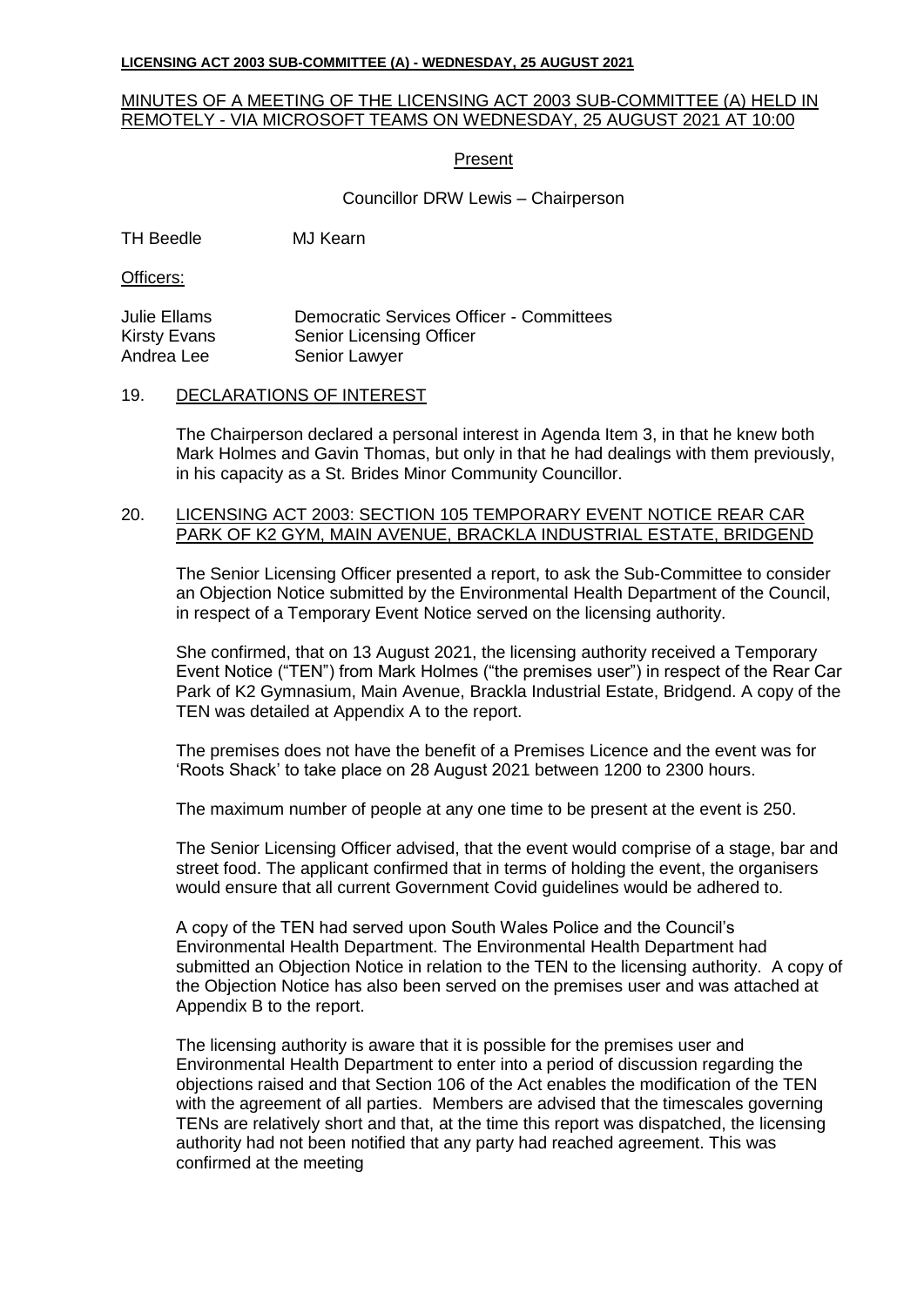The Objection Notice was therefore being treated as not having been withdrawn.

Sections 2 and 7 of the Home Office Guidance applied to this Notice, as well as Section 13 of the Council's Statement of Licensing Policy.

The Senior Licensing Officer therefore confirmed, that the hearing must therefore consider the points raised in the Objection Notice and make a determination on the TEN. Having considered the Objection Notice, the Sub-Committee had the options listed in paragraph 4.7 of the report.

The Chairperson then invited the Officer from the Environmental Health Department, Shared Regulatory Services (SRS), to outline the reasons for the Objection Notice in respect of the application for the TEN, that had been submitted by the applicant.

She explained that the applicant has had 3 consecutive events for the weekends of 31 July, 7 and 14 August 2021, following which the Environmental Health Department had received a total of 5 separate complaints. Complaints were received after the 1st event, but the second TEN's had already been given the go ahead as the applicant had submitted it before the 1st event had taken place. An Officer from SRS contacted the applicant after the first event to advise that the Department had received complaints about the bass noise and that it would be recommended that the 2nd event is finished by 11.00pm, due to this. He told the Officer that the 1st event was live music and that the 2nd event would be recorded DJ music, so the latter would be less of a problem. The applicant agreed to monitor the noise levels at residential properties. However, further complaints were also received after the 2nd event, so the Environmental Health Department agreed with the applicant to amend the 3rd event to a 11.00pm finish, whereby Officers would go out and monitor the noise levels (at this event).

Complaints were received on 14 August 2021, whilst an Officer was on their way to monitor the event. The representative from Environmental Health explained that she was also the Duty Officer on call for that weekend and she received two calls from the operative who receives the initial out of hours calls. One call was received at 18.47 and she received the other call at 20.26. The bass level was monitored on the 14 August and found to be intrusive inside and outside the complainant's property. The Officer contacted Mr Holmes to request that the volume of the bass is lowered. He did this but it made no difference in terms of noise levels. Mr Holmes then came and met the Officer at the complainant's property and heard the bass volume himself. He then said that he would make further volume adjustments at the event. The Officer then had to leave to go on another call, but called back to K2 gym at 22.12, accompanied by herself to meet someone called Gavin as he wanted guidance as to what level he could play the music at. The level was then adjusted further where it was deemed to be acceptable at the complainant's premises and the corresponding measurement that was being taken at the event itself was told to Gavin. However, Gavin advised they would not be able to hold the event at this lower level. Mitigation was then discussed on site, but the applicant submitted a 4th TEN without any details of how they were going to control the bass levels. Consequently, SRS then objected against the TEN. A further email was then received from the applicant on 19 August, with some suggested mitigation that they were considering and more details were requested by SRS, however no further contact had been received since that time, the Environmental Health Officer added.

Mr Holmes advised that the TEN application was submitted prior to the event in question and that the above discussions so referred to that took place with Officers from the Environmental Health Department, came after the TEN had been submitted. He had since however, emailed the Environmental Health Department, with some possible options to be explored with a view to reducing bass levels to what would be considered a 'reasonable' level.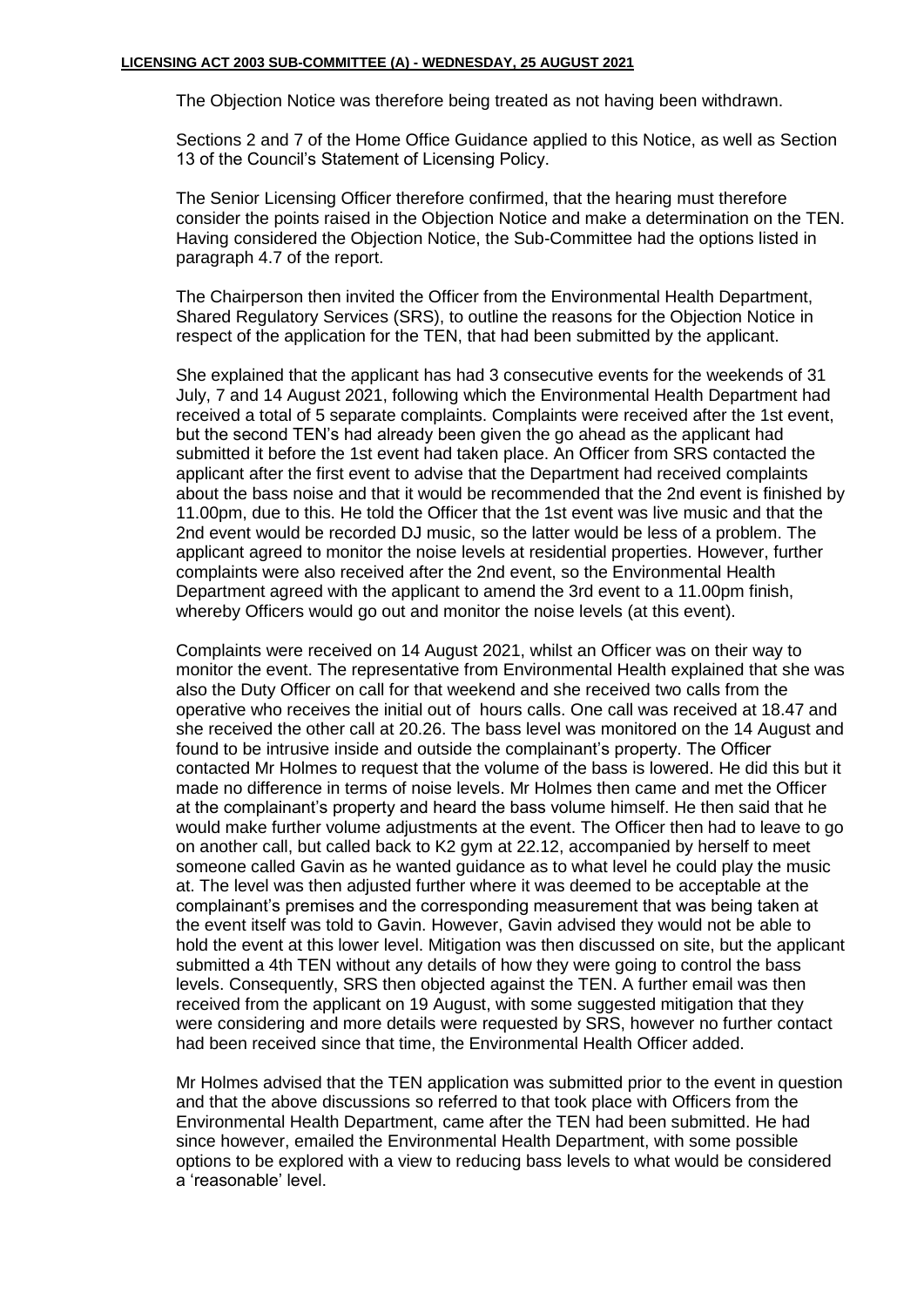The Environmental Officer acknowledged this, but she added that Officers had still subsequently asked for more details regarding the recommended mitigation, but none were then forthcoming from the applicant(s).

Mr Holmes stated this was the case, but he added that he hadn't replied as he thought that these would be discussed and agreed upon between all the relevant parties, at today's meeting.

Mr Gavin Thomas asked the Officer that when she had taken noise levels at a previous TEN event at the 'Shack at around 22:00,' in what manner was her colleague monitoring noise levels at the property of the complainant.

The Environmental Health Officer confirmed that that her colleague had positioned herself in the garden of the property and following then the applicant turning down the bass volume to a reasonable level which was considered acceptable, Officers thought that if this was the level to be used at future events, then this would be acceptable and not give rise to any complaints from properties near to the location where the event was taking place.

Mr Thomas confirmed to Members, that the noise levels had not been recorded at the complainant's property with a noise meter, which would give a very accurate reading and would confirm whether or not the bass levels being heard there from the event were too loud or conversely, at an acceptable level.

The Environmental Health Officer acknowledged this, but advised that the bass levels could be heard at this property and they were classed by Officers to be at a sufficient enough level to cause noise nuisance.

Mr Thomas confirmed that in an email received from the Shared Regulatory Service previously, the noise levels reported at K2 Gym during the last TEN function had been 65 – 67 db. He asked with this in mind and being considered as too high, what would be an acceptable level at the complainants' property.

The Environmental Health Officer confirmed that this would be in the region of 35 – 36 db. She added that appropriate levels considered to be acceptable were previously given to the applicants to monitor at the venue where future such events would take place.

Mr Thomas advised that the last thing he wanted, was for people ie residents nearby, to be disturbed by noise as a result of any future events taking place.

The Environmental Health Officer felt that it was worth mentioning to Members, that noise from a Bass instrument did tend to travel quite far. Therefore, the only way it could be set at a higher level than that recommended above, was if further mitigation was put in place at the venue where the function was taking place. Ideas on how to achieve this, had previously been discussed with the applicant(s) she added and if these were followed up, then Officers would carry out further checks/tests at the site of both the function area and the complainants property. The applicant(s) had not to date responded to this communication however.

Mr Holmes confirmed that neither himself nor Mr Thomas had responded to this, as they had been under the impression that this issue together with any others would be debated and resolved at today's Committee meeting.